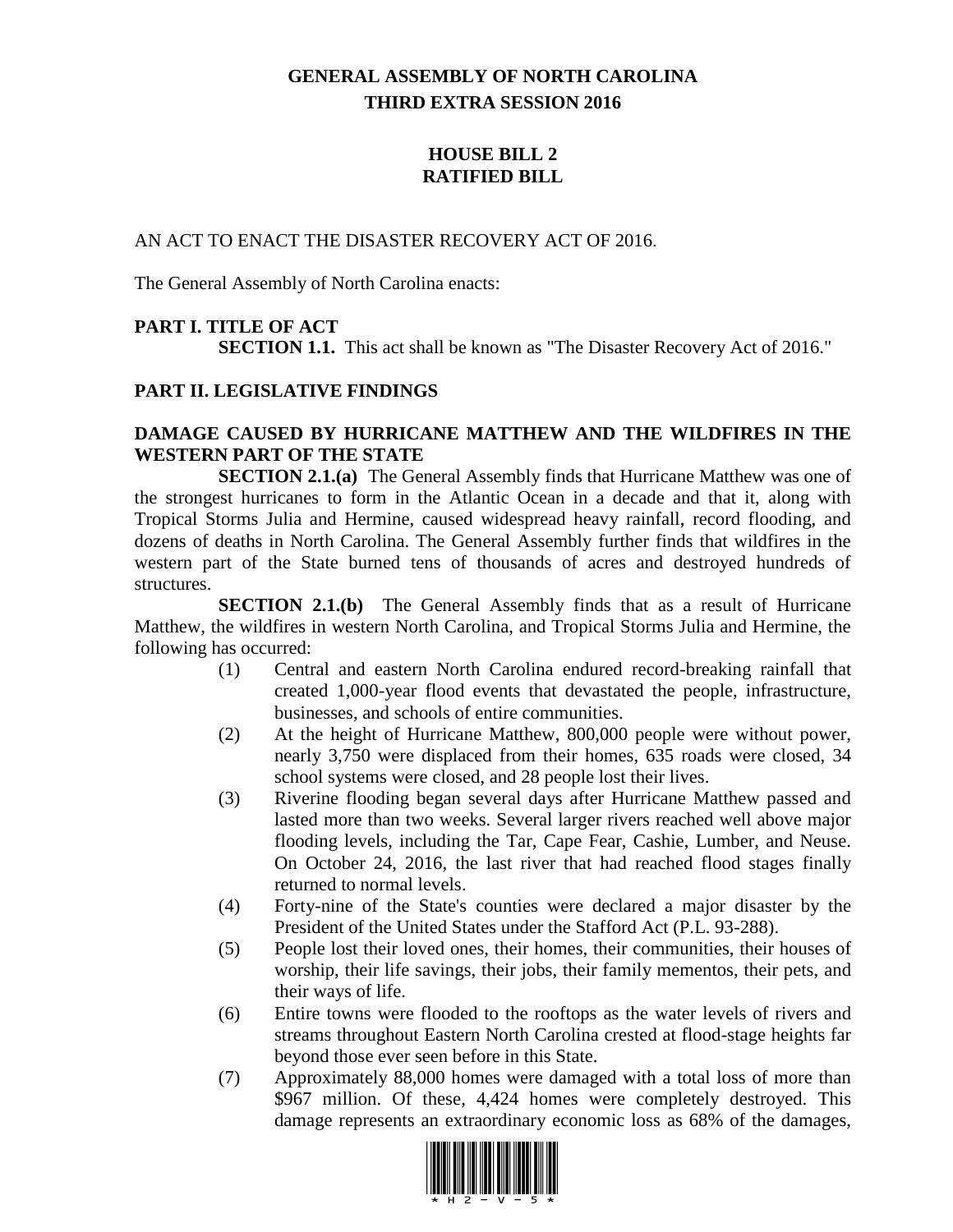or \$659 million, is not expected to be covered by insurance or FEMA assistance.

- (8) More than 30,000 businesses suffered physical or economic damage. More than 400,000 employees were impacted.
- (9) More than 8,000 businesses have requested assistance due to physical or economic impact loss as a result of the storm. As of November 28, 2016, 614 businesses have completed complex Small Business Administration loan applications. Only 143 of these loan applications have been approved. The numbers suggest both the numbers of businesses that suffered physical damage as a result of the hurricane and the inability of many businesses in the region to take on additional debt. Without additional assistance, many businesses may not be able to reopen and jobs will be lost.
- (10) Caskets floated out of the saturated ground.
- (11) Local governments have suffered loss of infrastructure, damage to public buildings, roads, wastewater treatment plants, and other facilities. Public Assistance projects are in planning stages to repair facilities and roads, remove debris, and otherwise affect cleanup and repair of local government facilities. In addition, the damage from the storms to property and businesses has eroded the tax base of the counties affected. These counties must bear a loss of revenue at the same time they are shouldering the costs of replacing and repairing the infrastructure and meeting the additional needs of the population struggling to recover from the effects of the hurricane.
- (12) More than 62,000 total acres burned in North Carolina, including more than 25,000 acres on land protected by the State.
- (13) More than 2,400 emergency responders responded to the wildfires and related events.
- (14) Firefighters from 40 states joined North Carolina to assist in firefighting efforts, including teams from Florida, Idaho, Oregon, Utah, and Nevada.
- (15) Starting just weeks after Hurricane Matthew on October 23, 2016, and continuing throughout November, 26 major and dozens of smaller fires impacted air quality across the State.

## **CRITICAL NEEDS NOT MET BY EXISTING STATE AND FEDERAL PROGRAMS AND FUNDS**

**SECTION 2.2.(a)** The General Assembly finds that the State and federal disaster relief initiatives are not intended to make individuals whole after a loss; they are intended to assist the affected areas in recovering from the damage caused by Hurricane Matthew, the western wildfires, and Tropical Storms Julia and Hermine.

Without significant additional State assistance to the area devastated by these events, further deterioration of the economy, the environment, public health and safety, and quality of life in the region is likely to occur. Without additional State assistance:

- (1) Many people in uninsured, damaged homes will either not qualify for federal housing assistance or not have the resources to take advantage of federal housing assistance.
- (2) Local governments already overwhelmed with storm-related expenses may not have the resources to repair damaged infrastructure and provide the new infrastructure necessary for families relocating out of the flood and landslide zones and for businesses that are in the process of rebuilding.
- (3) Jobs may be permanently lost because many cannot qualify for Small Business Administration loans.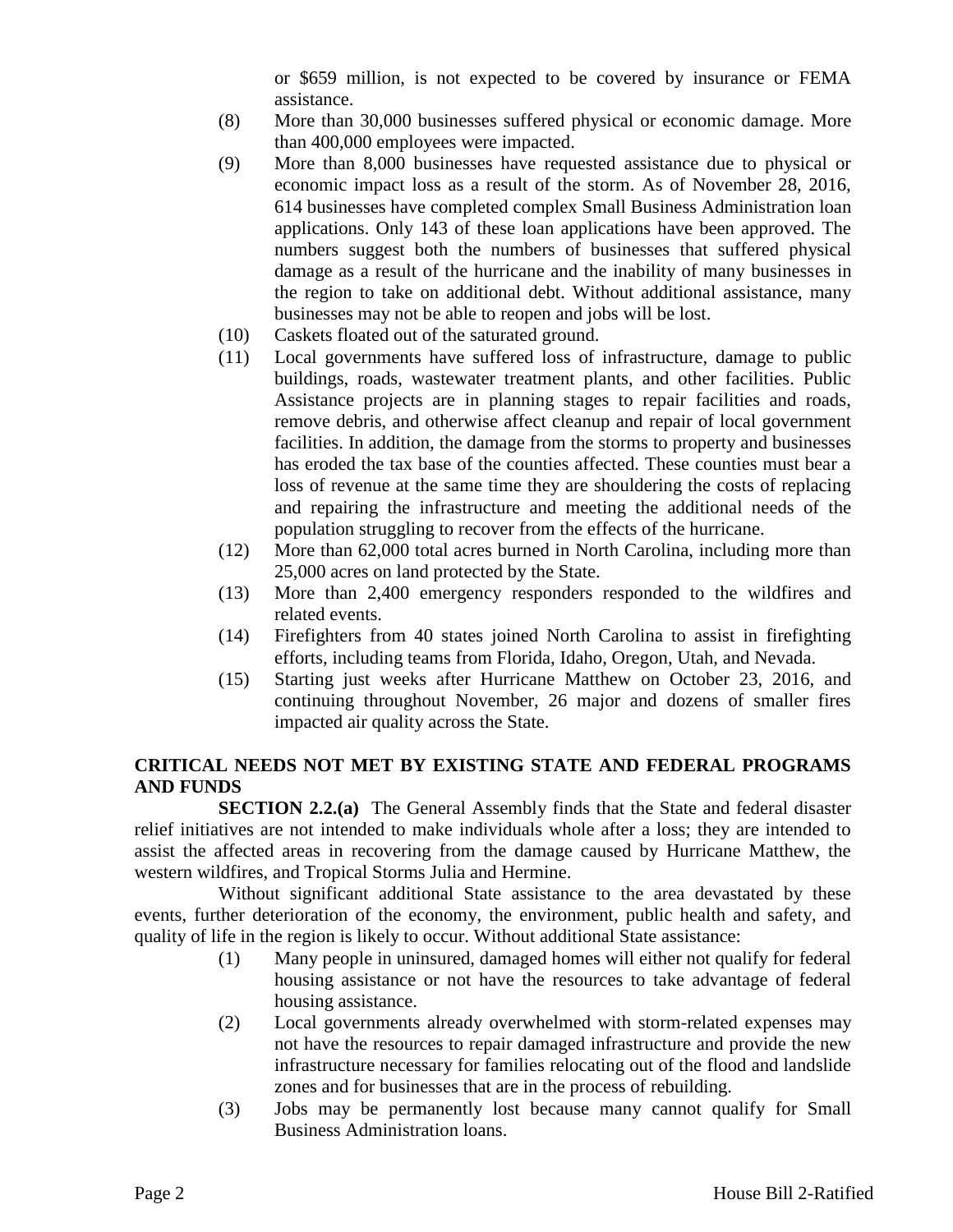- (4) Many farmers who suffered significant losses may find it difficult to continue farming.
- (5) Resources for drinking water protection, solid waste cleanup, hazardous waste cleanup, and remediation of high-risk storage tanks will be inadequate.

**SECTION 2.2.(b)** It is the intent of the General Assembly that the benefits of the projects and programs authorized by this act are for the common good and collective recovery of the people of this State following devastating natural disasters directly affecting a large portion of the State and indirectly affecting the entire State. The entire State faces a major loss if the counties that bore the major impact of these disasters are not offered the assistance provided by this act. The purpose of this act is to provide an ultimate net public benefit to the State through a successful recovery initiative.

### **PART III. COUNTIES COVERED BY THIS ACT**

**SECTION 3.1.** Sections 2.1 through 4.4 of this act apply in the North Carolina counties that were any of the following:

- (1) Declared a major disaster by the President of the United States under the Stafford Act (P.L. 93-288) as a result of Hurricane Matthew, wildfires in the western part of the State, Tropical Storm Julia, or Tropical Storm Hermine.
- (2) Part of the emergency area set forth in any of the following gubernatorial executive orders: Executive Order No. 97 (September 1, 2016), Executive Order No. 103 (September 22, 2016), Executive Order No. 107 (October 3, 2016), Executive Order No. 115 (November 16, 2016), or Executive Order No. 116.

## **PART IV. FUNDING OF DISASTER RELIEF**

### **APPROPRIATIONS AND ALLOCATIONS OF FUNDS FOR DISASTER RELIEF**

**SECTION 4.1.** In addition to any other funds appropriated during the 2016-2017 fiscal year, there is appropriated from the Savings Reserve Account to the General Fund the sum of one hundred million nine hundred twenty-eight thousand three hundred seventy dollars (\$100,928,370) in nonrecurring funds for the 2016-2017 fiscal year and there is appropriated from the unappropriated General Fund balance the sum of one hundred million dollars (\$100,000,000) in nonrecurring funds for the 2016-2017 fiscal year. These funds shall be allocated as follows:

- (1) \$20,000,000 shall be allocated to the Housing Trust Fund for eligible projects under Chapter 122E of the General Statutes. Notwithstanding G.S. 122E-6, these funds shall directly benefit persons and families affected by Hurricane Matthew, the western wildfires, or Tropical Storms Julia and Hermine whose incomes do not exceed one hundred percent (100%) of the area's median income, with adjustments for family size, according to the latest figures available from the U.S. Department of Housing and Urban Development.
- (2) \$9,000,000 shall be allocated to the Division of Emergency Management to develop, implement and fund disaster assistance programs to meet the emergency sheltering and short-term housing needs of individuals affected by Hurricane Matthew, the western wildfires, and Tropical Storms Julia and Hermine.
- (3) \$11,500,000 shall be allocated to the Division of Emergency Management for resilient redevelopment planning. These funds shall be used to do the following: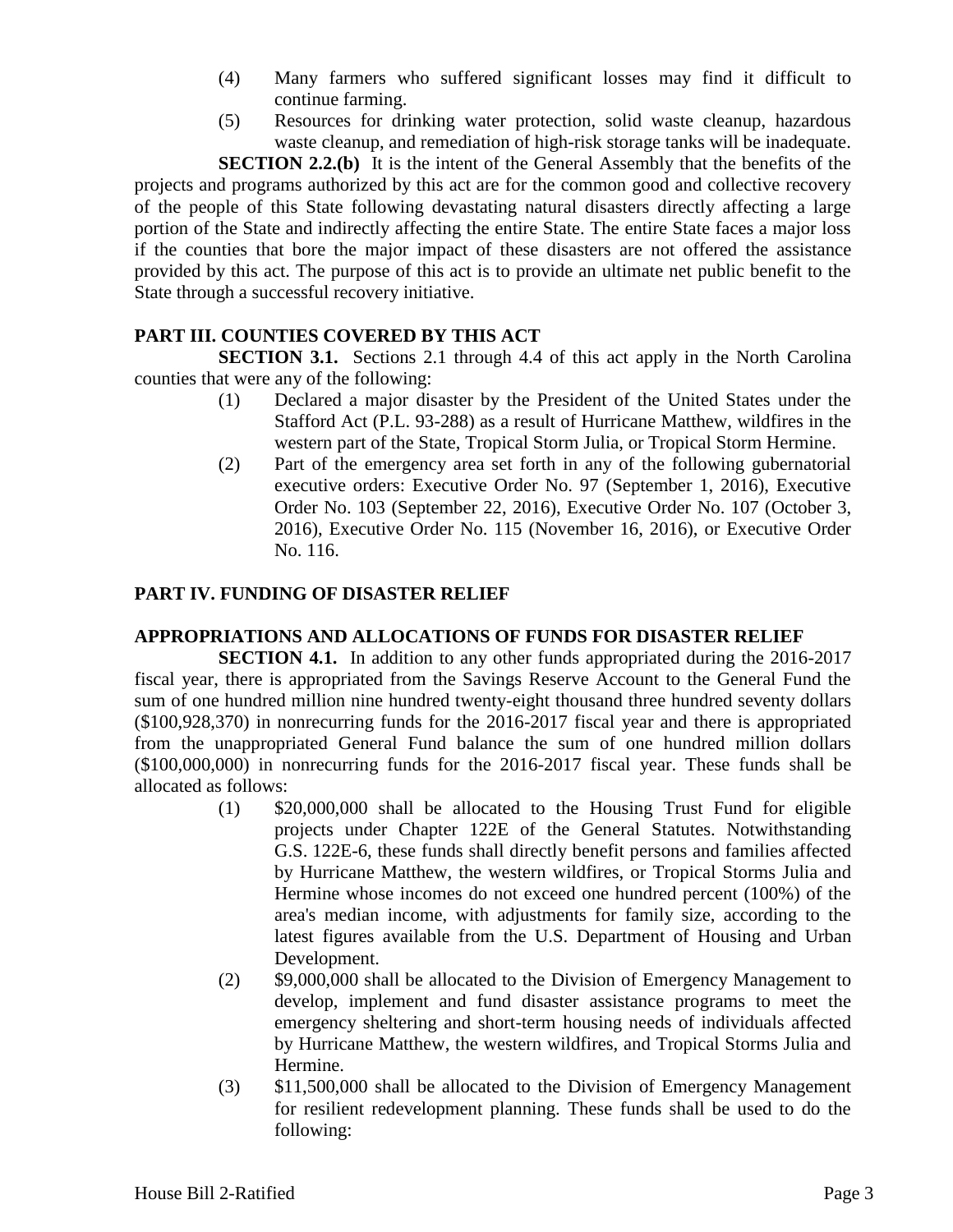- a. Oversee and facilitate strategic resiliency planning meetings at each of the 49 counties that were declared a major disaster by the President of the United States as a result of Hurricane Matthew as well as the five economic development regions that were affected by that storm.
- b. Develop strategic, resilient redevelopment plans for each of these 49 counties.
- c. Oversee the submission of county-approved strategic resiliency action plans for federal approval.
- d. Provide redevelopment expertise, technical assistance, and administrative support to the 49 counties and economic regions throughout the planning, design, and implementation of action plans.
- (4) \$66,228,370 shall be allocated to the State Emergency Response and Disaster Relief Fund to provide the State match for federal disaster assistance programs.
- (5) \$10,000,000 shall be allocated to the State Emergency Response and Disaster Relief Fund to ensure that sufficient funds are available to provide relief and assistance from future emergencies, as authorized by G.S. 166A-19.42.
- (6) \$5,000,000 shall be allocated to The Golden L.E.A.F. (Long-Term Economic Advancement Foundation), Inc., a nonprofit corporation, for the purpose of providing grants to eligible entities capable of making loans to small businesses affected by Hurricane Matthew, the western wildfires, or Tropical Storms Julia and Hermine.
- (7) \$20,000,000 shall be allocated to The Golden L.E.A.F. (Long-Term Economic Advancement Foundation), Inc., a nonprofit corporation, to provide grants to local governments to construct new infrastructure required to support the development of new residential structures in areas outside the 100-year floodplain or repair or replace existing infrastructure. For purposes of this subdivision, infrastructure includes water, sewer, sidewalks, storm drainage, and other, similar projects that provide assistance or relief for Hurricane Matthew, the western wildfires, and Tropical Storms Julia and Hermine.
- (8) \$10,000,000 shall be allocated to the Department of Commerce to be further allocated to the Rural Economic Development Division to provide grants to local governments to construct new infrastructure required to support the development of new residential structures in areas outside the 100-year floodplain or repair or replace existing infrastructure. For purposes of this subdivision, infrastructure includes water, sewer, sidewalks, storm drainage, and other, similar projects that provide assistance or relief for Hurricane Matthew, the western wildfires, or Tropical Storms Julia and Hermine.
- (9) \$10,000,000 shall be allocated to the Department of Environmental Quality for disaster-related infrastructure and cleanup needs including, but not limited to, repair of wastewater and drinking water systems, dam safety, emergency permitting, and solid waste cleanup. The Department of Environmental Quality shall do all of the following:
	- a. Allocate a portion of these funds to assist local governments to mitigate the failure of burial sites and to take other steps necessary to protect the public health.
	- b. Use, in conjunction with the Department of Health and Human Services, a portion of these funds to provide grants to assist with the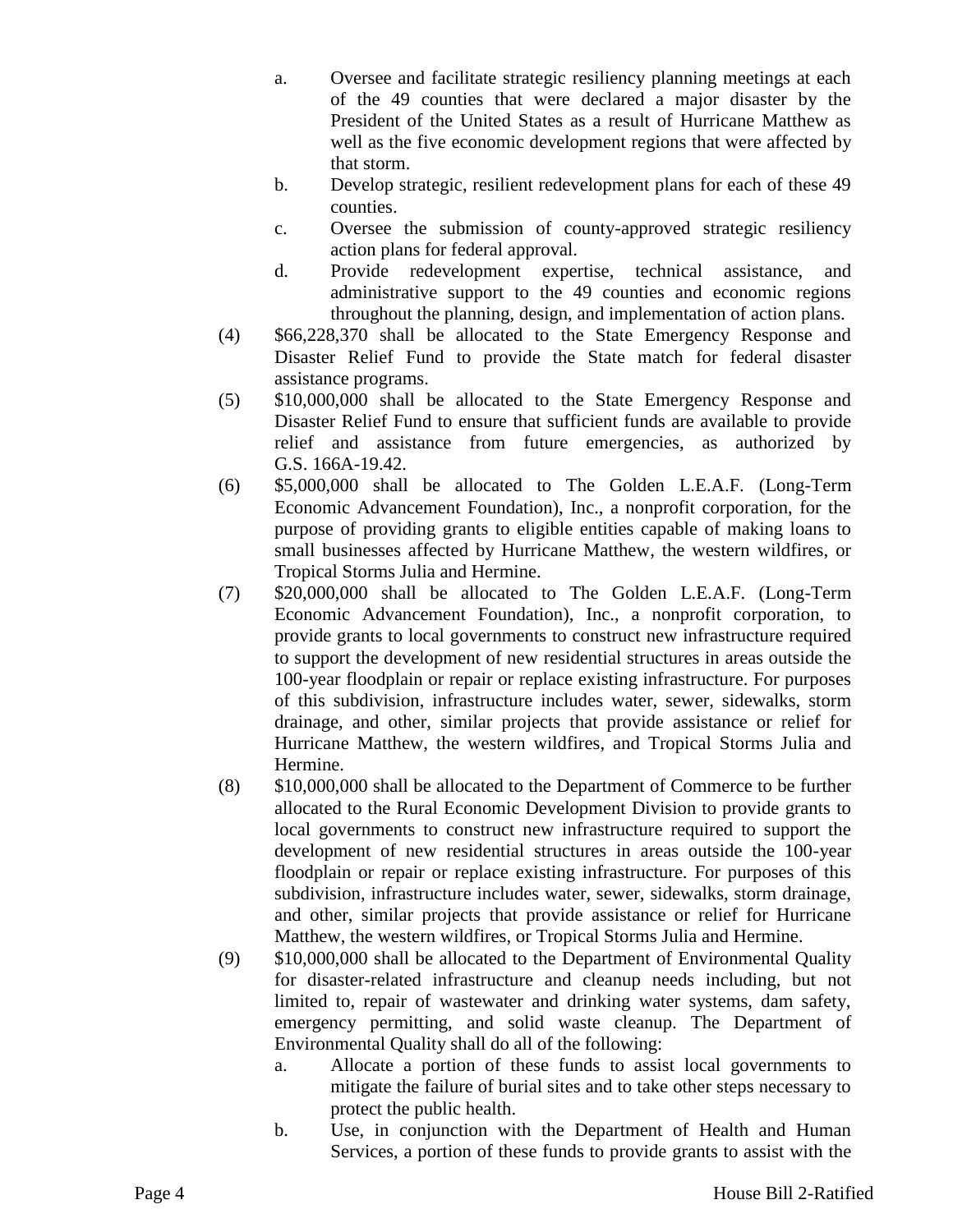repair, replacement, or removal of septic tank systems related to damage caused by flooding.

- (10) \$37,950,000 shall be allocated to the Department of Agriculture and Consumer Services to be further allocated for the following purposes:
	- a. \$25,500,000 to the North Carolina Forest Service for repairs and operational expenses at Claridge Nursery in Wayne County, wildfire response, and disaster-related timber restoration.
	- b. \$12,200,000 to the Division of Soil and Water Conservation for stream debris removal and non-field farm road repairs and for supplemental funding of the Agricultural Water Resources Assistance Program to support disaster-related farm pond and dam repairs.
	- c. \$250,000 to the Research Stations Division for dike repairs at the Cherry Research Farm in Wayne County.
- (11) \$1,000,000 shall be allocated to the Department of Insurance, Office of the State Fire Marshal, to provide grants to volunteer fire departments for repairs of damages caused by Hurricane Matthew, the wildfires in the western part of the State, and Tropical Storms Julia and Hermine that were not covered by federal assistance or by the proceeds of insurance policies.
- (12) \$250,000 shall be allocated to the Department of Commerce to assess, in consultation with the Economic Development Partnership of North Carolina, the need for business assistance funds for businesses affected by Hurricane Matthew, the western wildfires, and Tropical Storms Julia and Hermine. The Department may use funds allocated in this section to fund time-limited positions, as needed, within the Department or the Economic Development Partnership of North Carolina to conduct the assessment. On or before March 1, 2017, the Department shall submit a report detailing its findings and making recommendations for the best process to administer recovery assistance funds to the Chairs of the House Appropriations Committee, the Chairs of the Senate Appropriations/Base Budget Committee, and the Fiscal Research Division.

### **LIMITATIONS ON FUND USE**

**SECTION 4.2.** The General Assembly finds that the scope of the immediate needs produced by the devastation wrought by recent natural disasters in this State warrants taking the steps in this act. The General Assembly further finds that efforts to assess and address the damage will need to continue when the General Assembly returns for the 2017 Regular Session. Because the 2017 General Assembly will convene shortly and has continuing authority to address the State's disaster relief needs, the 2015 General Assembly finds that broad executive expenditure flexibility over the funds appropriated in this act is not warranted. Accordingly, the Governor shall not use funds appropriated in this act to make budget adjustments under G.S. 143C-6-4 or to make reallocations under G.S. 166A-19.40(c). Nothing in this section shall be construed to prohibit the Governor from exercising the Governor's authority under these statutes with respect to funds other than those appropriated in this act.

### **EACH APPROPRIATION AND ALLOCATION IS MAXIMUM AND CONDITIONAL**

**SECTION 4.3.** The appropriations and allocations made in this act are for maximum amounts necessary to implement this act. Savings shall be effected where the total amounts appropriated or allocated are not required to implement this act.

### **FUNDS DO NOT REVERT**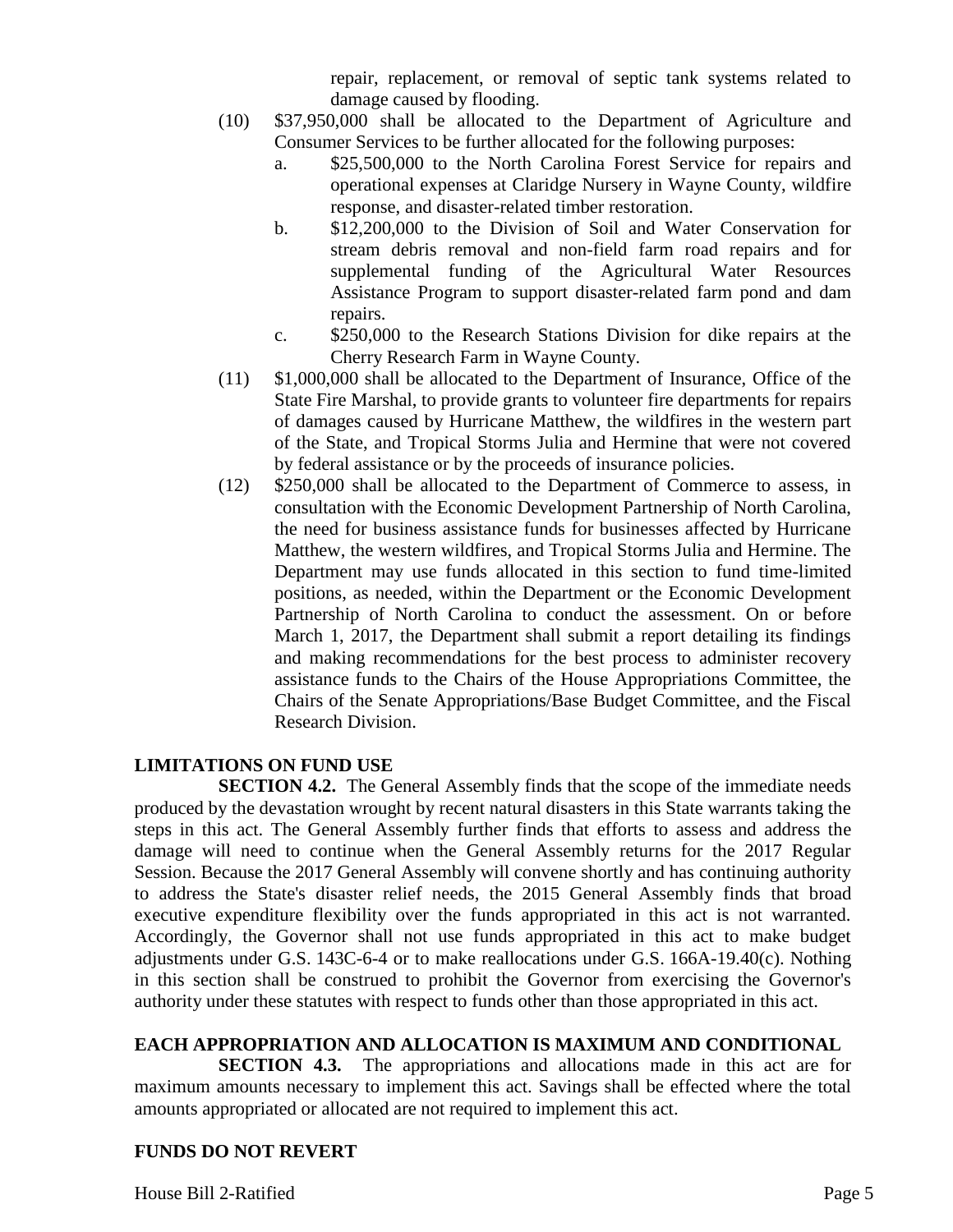**SECTION 4.4.** Funds appropriated in or allocated in this act shall remain available to implement the provisions of this act until the General Assembly directs the reversion of any unexpended and unencumbered funds. G.S. 143C-6-23(f1)(1) shall not apply to funds appropriated in this act.

### **PART V. IMPLEMENTATION OF ACT**

### **AUTHORITY TO ESTABLISH TIME-LIMITED POSITIONS TO IMPLEMENT THIS ACT**

**SECTION 5.1.** The Governor may establish part-time and full-time personnel positions to implement this act. Positions established under this section are time-limited and exempt from the State Human Resources Act.

### **AUTHORITY TO ESTABLISH ADVISORY COUNCILS TO ADVISE STATE AGENCIES ON RECOVERY EFFORTS**

**SECTION 5.2.** The Governor shall establish advisory councils to advise relevant State agencies on hurricane relief and recovery efforts and to ensure input from representatives of affected communities and groups.

### **SUBROGATION BY STATE OF RIGHT TO INSURANCE COVERAGE FOR DAMAGED HOMES PURCHASED OR RELOCATED UNDER THE HAZARD MITIGATION PROGRAM**

**SECTION 5.3.** If a person's home is relocated or purchased with funds from the Hazard Mitigation Grant Program or the State Acquisition and Relocation Fund, the State Emergency Response and Disaster Relief Fund is subrogated to the person's rights under any insurance coverage for the damage to the home, and any monies received from the insurance coverage shall be paid to the State Emergency Response and Disaster Relief Fund. The Division of Emergency Management shall ensure that those potentially affected by this section are notified of, and adhere to, its requirements.

### **INVOLVEMENT OF HISTORICALLY UNDERUTILIZED BUSINESSES**

**SECTION 5.4.** It is the intent of the General Assembly that, during this time of rebuilding and relief efforts, each State agency should strive to acquire goods and services from historically underutilized business vendors, whether directly as principal contractors or indirectly as subcontractors or otherwise.

### **LEGISLATIVE REVIEW OF FEDERAL FUNDING AND REMAINING UNMET NEEDS**

**SECTION 5.5.** It is the intent of the General Assembly to review in 2017 and 2018 the funds appropriated by Congress and to consider actions needed to address any remaining unmet needs. It is also the intent of the General Assembly to review the adequacy of the measures funded by subdivision (3) of Section 4.1 of this act at that time.

### **PROHIBITION ON USE OF STATE FUNDS TO CONSTRUCT CERTAIN RESIDENCES**

**SECTION 5.6.(a)** No State funds appropriated in this act may be expended for the construction of any new residence within the 100-year floodplain unless the construction is in an area regulated by a unit of local government pursuant to a floodplain management ordinance and the construction complies with the ordinance. As used in this section, "100-year floodplain" means any area subject to inundation by a 100-year flood, as indicated on the most recent Flood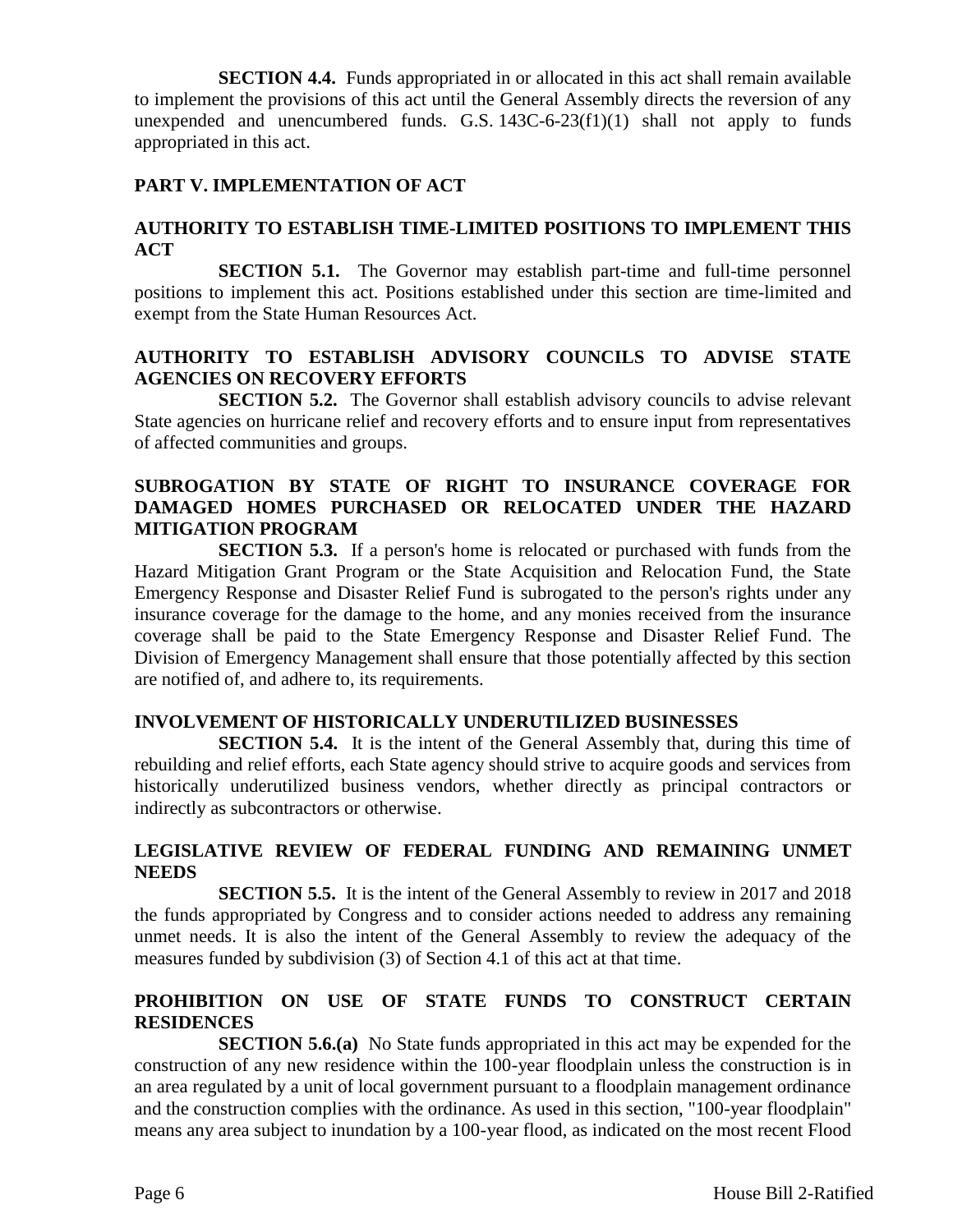Insurance Rate Map prepared by the Federal Emergency Management Agency under the National Flood Insurance Program.

**SECTION 5.6.(b)** Homeowners in the 100-year floodplain who receive homeowner's housing assistance pursuant to this act shall have in effect federal flood insurance, if available, as a precondition to receipt of State homeowner's housing assistance for losses resulting from future flooding.

**SECTION 5.6.(c)** Funds loaned to small and mid-sized businesses shall be used only for eligible purposes under the Small Business Administration (SBA) disaster loan assistance program, as described in the Federal disaster declarations designated by the SBA as NC 14911 and NC 14912. Payments for economic losses shall be limited to documented business expenses necessary for the continued operation of the business.

### **FLEXIBILITY IN SCHOOL CALENDAR TO ACCOMMODATE EXTRAORDINARY CIRCUMSTANCES**

**SECTION 5.7.(a)** Notwithstanding G.S. 115C-84.2(a)(1), if a local board of education closed any school in the local school administrative unit during the month of October 2016 due to unusual and extraordinary inclement weather conditions related to Hurricane Matthew for at least two consecutive school days, that school shall be deemed to have completed any scheduled instructional hours and days in excess of those two days missed due to Hurricane Matthew during the month of October 2016. Teachers and other school employees employed for a 10-month term are deemed to have been employed for the scheduled instructional days missed due to Hurricane Matthew in excess of those two days during the month of October 2016, and all other employees shall be compensated as if they had worked the scheduled instructional days missed due to Hurricane Matthew in excess of those two days during the month of October 2016.

**SECTION 5.7.(b)** Notwithstanding G.S. 115C-218.85(a)(1), if a charter school was closed during the months of October or November 2016 due to unusual and extraordinary inclement weather conditions related to Hurricane Matthew or to wildfires in the western part of the State for at least two consecutive school days, that charter school shall be deemed to have completed any scheduled instructional hours and days in excess of those two days missed due to Hurricane Matthew or to wildfires in the Western part of the State during the months of October or November 2016.

**SECTION** 5.7.(c) Notwithstanding G.S. 115C-238.53(d) and G.S. 115C-238.66(1)d., if a regional board of directors closed a regional school under that board's control during the month of October 2016 due to unusual and extraordinary inclement weather conditions related to Hurricane Matthew for at least two consecutive school days, that regional school shall be deemed to have completed any scheduled instructional hours and days in excess of those two days missed due to Hurricane Matthew during the month of October 2016. Teachers and other school employees employed for a 10-month term are deemed to have been employed for the scheduled instructional days missed due to Hurricane Matthew in excess of those two days during the month of October 2016, and all other employees shall be compensated as if they had worked the scheduled instructional days missed due to Hurricane Matthew in excess of those two days during the month of October 2016.

**SECTION 5.7.(d)** The Superintendent of Public Instruction shall report to the Chairs of the House of Representatives and Senate Appropriations Committees and to the Fiscal Research Division of the General Assembly on the implementation of this section by local school administrative units, charter schools, and regional schools by March 10, 2017, and shall also provide any additional reports or information requested by the Fiscal Research Division. Local school administrative units, charter schools, and regional schools shall provide information on implementation of this section in the form requested by the Superintendent of Public Instruction no later than February 10, 2017.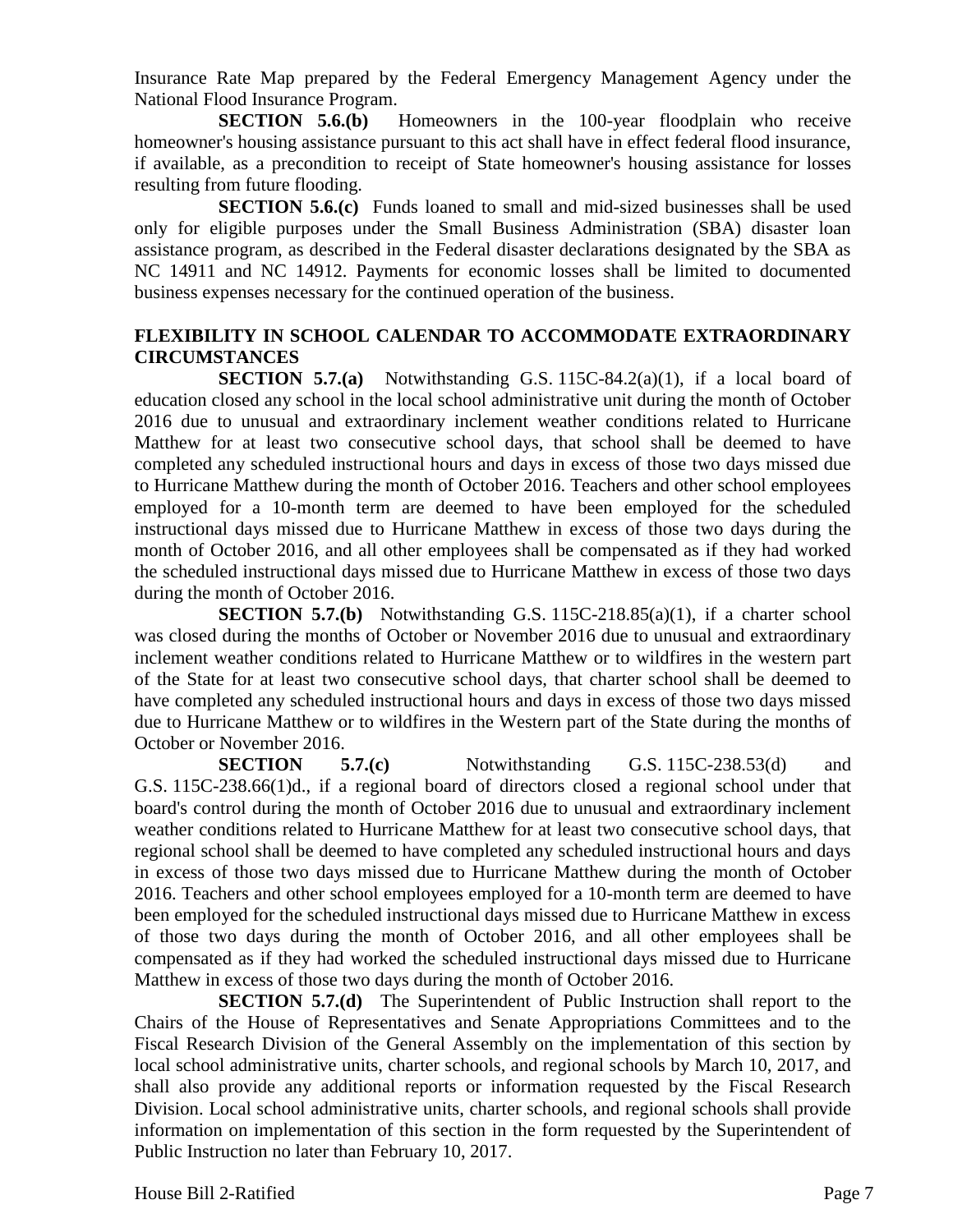#### **REPORTING REQUIREMENTS**

**SECTION 5.8.** The Office of State Budget and Management shall report to the Chairs of the House of Representatives and Senate Appropriations Committees and to the Fiscal Research Division of the General Assembly on the implementation of this act on a monthly basis and shall also provide any additional reports or information requested by the Fiscal Research Division. Each report required by this section shall include information about all funds expended or encumbered pursuant to this act as of the date of the report, regardless of which State agency or non-State entity administers the funds. Non-State entities that administer or receive any funds appropriated in this act shall assist and fully cooperate with the Office of State Budget and Management in meeting the Office's obligations under this section.

### **WAIVER OF CERTAIN DMV FEES**

**SECTION 5.9.(a)** Notwithstanding G.S. 20-14, 20-37.7, 20-85, and 20-88.03, the Governor may waive any fees assessed by the Division of Motor Vehicles under those sections for the following:

- (1) A duplicate drivers license, commercial drivers license, or special identification card.
- (2) A special identification card issued to a person for the first time.
- (3) An application for a duplicate or corrected certificate of title.
- (4) A replacement registration plate.
- (5) An application for a duplicate registration card.
- (6) Late payment of a motor vehicle registration renewal fee.

**SECTION 5.9.(b)** The waiver authorized under subsection (a) of this section applies only to residents of counties impacted by Hurricane Matthew, as determined by the Governor.

**SECTION 5.9.(c)** This section is effective when it becomes law and applies to fees assessed or collected on or after October 1, 2016. This section expires December 1, 2016.

### **ADDITIONAL LIMITATIONS ON USE OF FUNDS**

**SECTION 5.10.** The Governor shall ensure that funds appropriated in this act are expended in a manner that does not adversely affect any person's or entity's eligibility for federal funds that are made available, or that are anticipated to be made available, as a result of Hurricane Matthew, the western North Carolina wildfires, or Tropical Storms Julia and Hermine. The Governor shall also, to the extent practicable, avoid using State funds to cover costs that will be, or likely will be, covered by federal funds.

## **FACILITATE USE OF COMMUNITY DEVELOPMENT BLOCK GRANTS FOR DISASTER RELIEF**

**SECTION 5.11.(a)** Notwithstanding any other provision of law, all Community Development Block Grant Disaster Recovery Program funds received by the Department of Commerce in response to the declarations and executive orders described in Section 3.1 of this act shall be transferred to the Emergency Management Division of the Department of Public Safety.

**SECTION 5.11.(b)** The Emergency Management Division shall assist the Department of Commerce in fulfilling any reporting requirements arising from receipt of the Disaster Recovery Program funds described in subsection (a) of this section.

### **REQUIRE REPLENISHING OF SAVINGS RESERVE ACCOUNT**